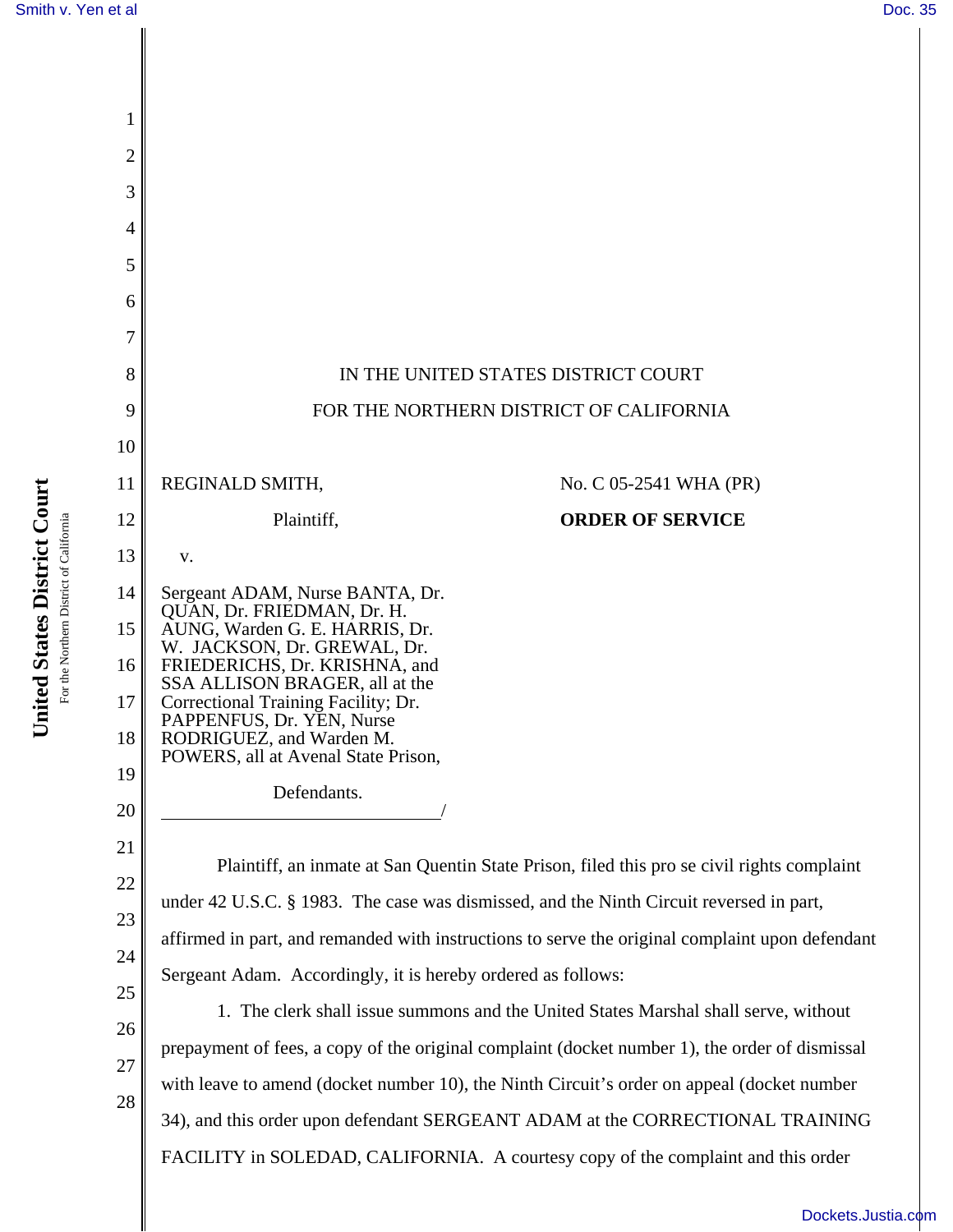United States District Court **United States District Court** For the Northern District of California For the Northern District of California 1

2

3

4

5

6

7

8

9

shall also be mailed to the California Attorney General.

2. In order to expedite the resolution of this case, the court orders as follows:

a. No later than ninety days from the date this order is filed, defendants shall file a motion for summary judgment or other dispositive motion. If defendants are of the opinion that this case cannot be resolved by summary judgment, they shall so inform the court prior to the date the summary judgment motion is due. All papers filed with the court shall be promptly served on the plaintiff.

10 11 12 b. Plaintiff's opposition to the dispositive motion, if any, shall be filed with the court and served upon defendants no later than thirty days from the date of service of the motion. Plaintiff must read the attached page headed "NOTICE -- WARNING," which is provided to him pursuant to *Rand v. Rowland*, 154 F.3d 952, 953-954 (9th Cir. 1998) (en banc), and *Klingele v. Eikenberry*, 849 F.2d 409, 411-12 (9th Cir. 1988).

13 14 15 16 17 If defendants file an unenumerated motion to dismiss claiming that plaintiff failed to exhaust his available administrative remedies as required by 42 U.S.C. § 1997e(a), plaintiff should take note of the attached page headed "NOTICE -- WARNING (EXHAUSTION)," which is provided to him as required by *Wyatt v. Terhune*, 315 F.3d 1108, 1120 n. 4 (9th Cir.), *cert. denied, Alameida v. Wyatt*, 124 S.Ct 50 (2003).

18 19 c. Defendants **shall** file a reply brief no later than fifteen days after the date of service of the opposition.

20 21 d. The motion shall be deemed submitted as of the date the reply brief is due. No hearing will be held on the motion unless the court so orders at a later date.

22 23 24 3. All communications by the plaintiff with the court must be served on defendant, or defendant's counsel once counsel has been designated, by mailing a true copy of the document to defendant or defendant's counsel.

25 26 27 4. Discovery may be taken in accordance with the Federal Rules of Civil Procedure. No further court order under Federal Rule of Civil Procedure 30(a)(2) or Local Rule 16-1 is required before the parties may conduct discovery.

28

5. It is the plaintiff's responsibility to prosecute this case. Plaintiff must keep the court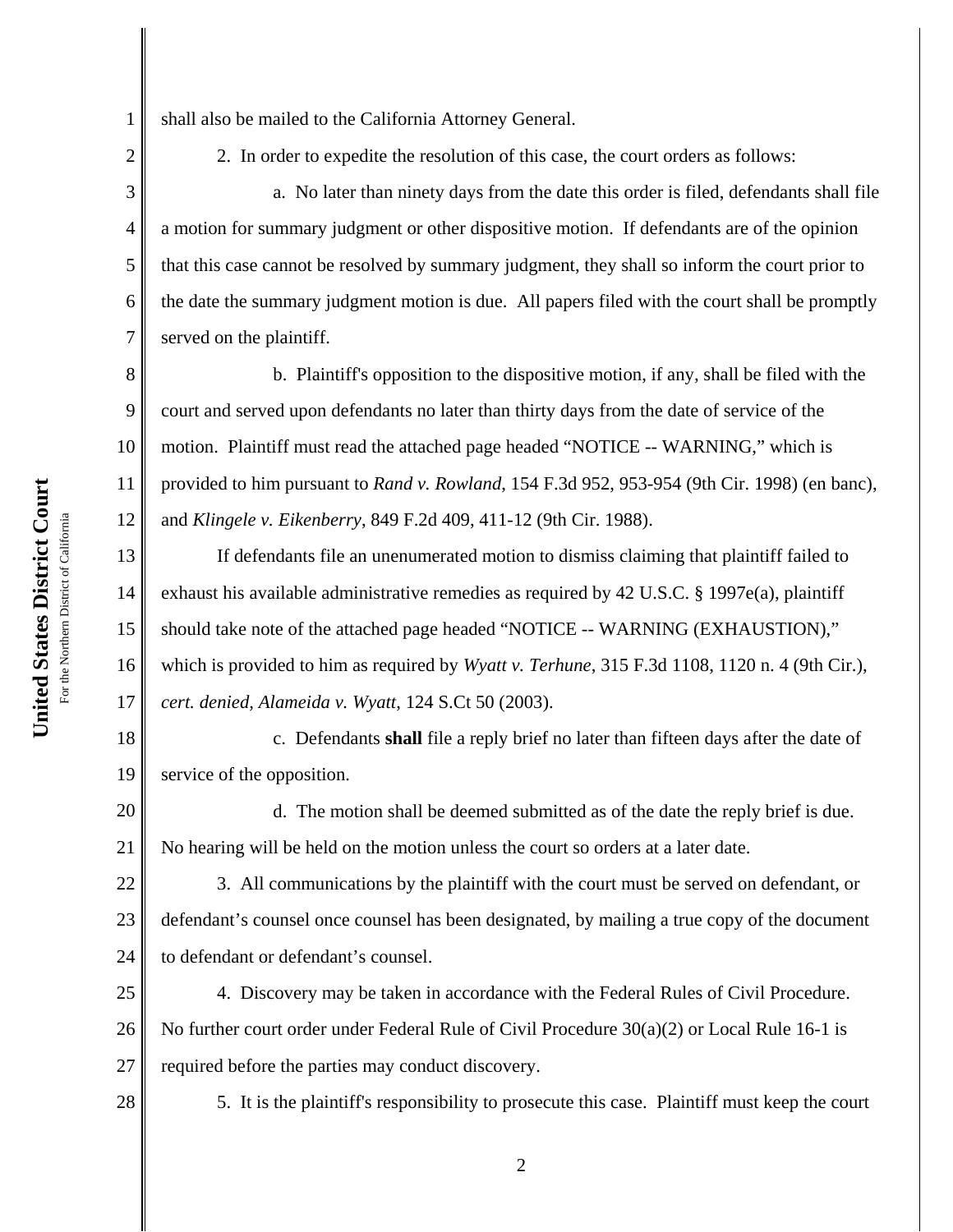| $\mathbf{1}$   | informed of any change of address and must comply with the court's orders in a timely fashion.   |                                               |      |  |
|----------------|--------------------------------------------------------------------------------------------------|-----------------------------------------------|------|--|
| $\mathbf{2}$   | Failure to do so may result in the dismissal of this action for failure to prosecute pursuant to |                                               |      |  |
| 3              | Federal Rule of Civil Procedure 41(b).                                                           |                                               |      |  |
| $\overline{4}$ | IT IS SO ORDERED.                                                                                |                                               |      |  |
| 5              | Dated: April 21, 2011.                                                                           |                                               | Alma |  |
| 6              |                                                                                                  | WILLIAM ALSUP<br>UNITED STATES DISTRICT JUDGE |      |  |
| 7              |                                                                                                  |                                               |      |  |
| 8              |                                                                                                  |                                               |      |  |
| 9              |                                                                                                  |                                               |      |  |
| 10             |                                                                                                  |                                               |      |  |
| 11             |                                                                                                  |                                               |      |  |
| 12             |                                                                                                  |                                               |      |  |
| 13             |                                                                                                  |                                               |      |  |
| 14             |                                                                                                  |                                               |      |  |
| 15<br>16       |                                                                                                  |                                               |      |  |
| 17             |                                                                                                  |                                               |      |  |
| 18             |                                                                                                  |                                               |      |  |
| 19             |                                                                                                  |                                               |      |  |
| 20             |                                                                                                  |                                               |      |  |
| 21             |                                                                                                  |                                               |      |  |
| 22             |                                                                                                  |                                               |      |  |
| 23             | G:\PRO-SE\WHA\CR.05\SMITHR2541.SRV.wpd                                                           |                                               |      |  |
| 24             |                                                                                                  |                                               |      |  |
| 25             |                                                                                                  |                                               |      |  |
| 26             |                                                                                                  |                                               |      |  |
| 27             |                                                                                                  |                                               |      |  |
| $28\,$         |                                                                                                  |                                               |      |  |
|                |                                                                                                  |                                               |      |  |
|                |                                                                                                  | 3                                             |      |  |

## United States District Court **United States District Court** For the Northern District of California For the Northern District of California